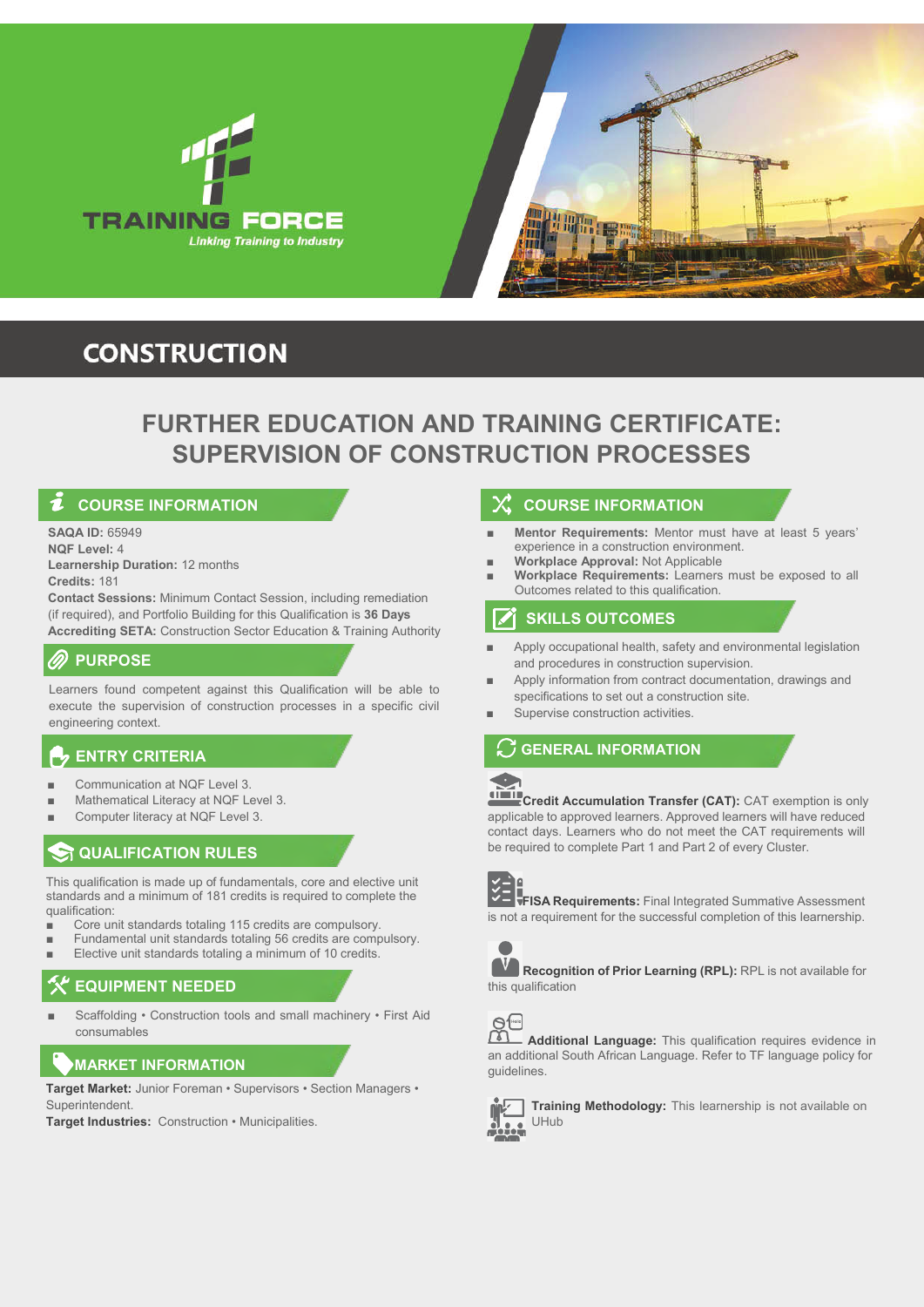



# **CONSTRUCTION**

### **UNIT STANDARDS**

### **Cluster 1: Part 1 – Communication Skills – Credit Accumulation Transfer is applicable to the unit standards below**

| <b>Outcome</b> | <b>SAQA ID</b> | <b>Name of Unit Standard</b>                                        | <b>Credits</b> |
|----------------|----------------|---------------------------------------------------------------------|----------------|
| Fundamental    | 119472         | Accommodate audience and context needs in oral/signed communication |                |
| Fundamental    | 119457         | Interpret and use information from texts                            |                |
| Fundamental    | 119467         | Use language and communication in occupational learning programmes  |                |
| Fundamental    | 119471         | Use language and communication in occupational learning programme.  |                |
| Fundamental    | 119465         | Write/present/sign texts for a range of communicative contexts      |                |

■ **Recommended training days for Cluster 1 is 5 days**

### **Cluster 1: Part 2 (compulsory) – Credit Accumulation Transfer is applicable to the highlighted unit standards below**

| <b>Outcome</b> | <b>SAQA ID</b> | <b>Name of Unit Standard</b>                          | <b>Credits</b> |
|----------------|----------------|-------------------------------------------------------|----------------|
| Fundamental    | 119459         | Write/present/sign for a wide range of contexts       |                |
| Fundamental    | 119461         | Make and motivate judgment on selected literary texts | 5              |
| Fundamental    | 119469         | Read/view, analyse and respond to a variety of texts  |                |

■ **Recommended training days for Cluster 2 part 1 is 3 days**

### **Cluster 2 Numeracy Skills – Credit Accumulation Transfer is applicable to the highlighted unit standards below**

| <b>Outcome</b> | <b>SAQA ID</b> | Name of Unit Standard                                                                                                                    | <b>Credits</b> |
|----------------|----------------|------------------------------------------------------------------------------------------------------------------------------------------|----------------|
| Fundamental    | 9015           | Apply knowledge of statistics and probability to critically interrogate and effectively communicate findings<br>on life related problems | 6              |
| Fundamental    | 7484           | Describe, represent, analyse and explain changes in shape and motion in 2- and 3-dimensional space with<br>iustification                 |                |
| Fundamental    | 7468           | Use mathematics to investigate and monitor the financial aspects of personal, business, national and<br>international issues             | 6              |

■ **Recommended training days for Cluster 2 part 2 is 3 days**

### **Cluster 3 Quality Management**

| <b>Outcome</b> | <b>SAQA ID</b> | <b>Name of Unit Standard</b>                                                                   | <b>Credits</b> |
|----------------|----------------|------------------------------------------------------------------------------------------------|----------------|
| Core           | 263267         | Analyse the nature and scope of the construction industry                                      |                |
| Core           | 263264         | Calculate construction quantities and develop a work plan                                      | 8              |
| Core           | 114218         | Demonstrate an understanding and implement environmental initiatives on a construction project |                |
| Core           | 262826         | Implement a quality management system on a construction project                                | 16             |

■ **Recommended training days for Cluster 3 is 7 days**